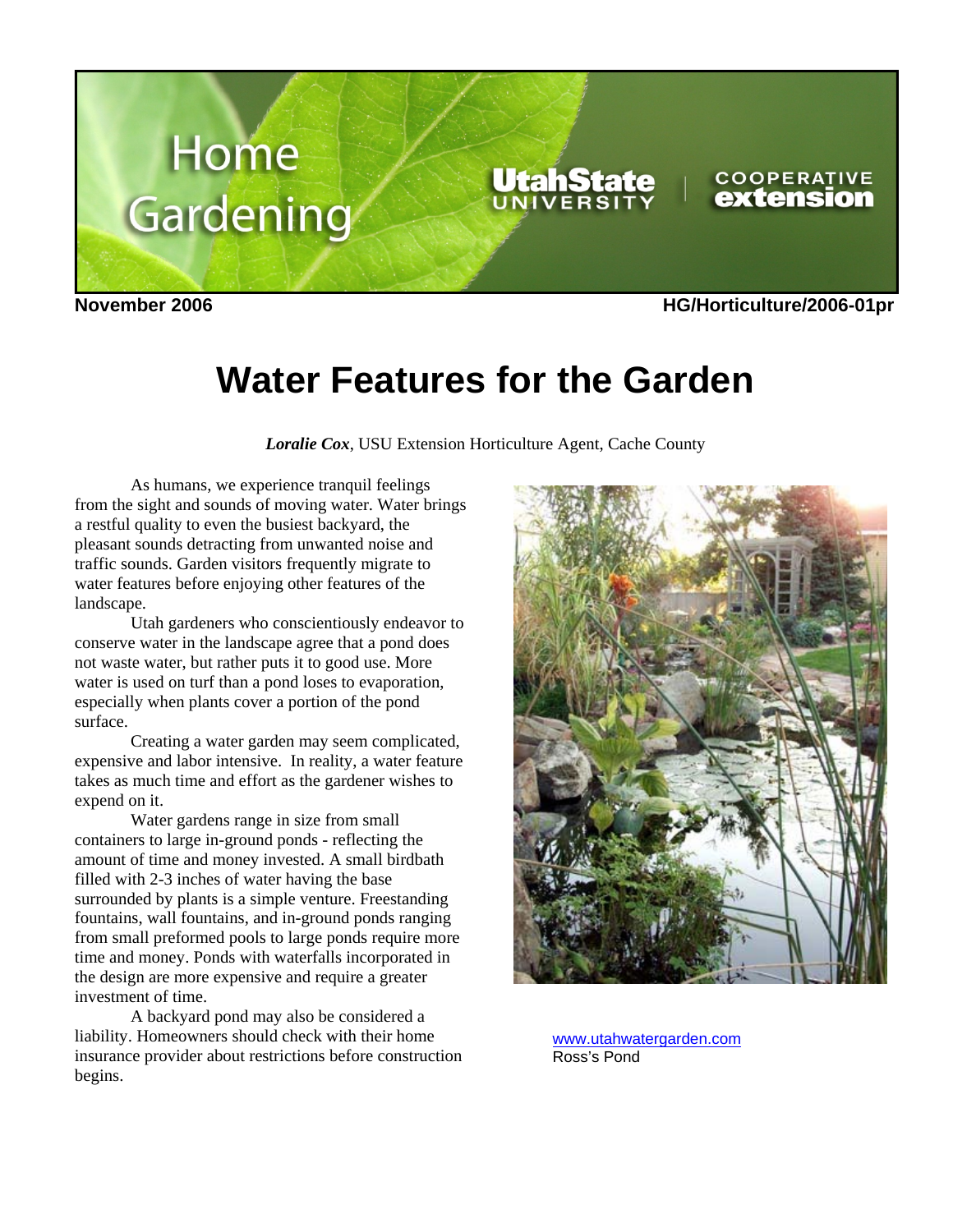Once a type of water feature is chosen, placement in the landscape should be considered. Most people enjoy the ability to view their garden from the

 interior of their home. The water feature may be the focal point of the garden. The shape and design should merge with the existing environment; a natural shape in an informal garden, a geometric shape in a formal area.

 An in-ground pond should be placed away from rain or irrigation run-off. Rain or irrigation run-off can carry fertilizers, chemicals, and organic debris into the pond. These elements contribute to algae growth and can be toxic to fish.

 A nearby water source is necessary. Even though a pond may recycle water through a pump and filtering system, hot summer days cause some of the water to evaporate. Periodically, water must be added to the feature.

 The gardener should decide which aspects of the water feature to emphasize. If fish and plants are incorporated into the feature, this small ecosystem must be placed in an area with enough sunlight for good plant growth, be somewhat sheltered, and out of the way of trees or shrubs that may shed leaves, berries or blossoms. Most water plants require a minimum of 4-6 hours of sunlight for plants to thrive.

 The type of fish placed in the pond will also determine the size and depth required. A pond with large fish like koi needs a 3 foot depth, in addition to a filtration system. Goldfish only need a 24 inch deep pond in a moderate climatic area. Areas that get quite cold require that the pond is 12-16 inches deeper than

the freeze zone. In northern Utah the pond may need to be 36-48 inches deep. The deeper the pond, the more likely the fish will survive the winter.

#### **Construction**

 Along with a decision on a location and size for the water feature comes the choice from a variety of construction materials. Materials used include stone, cast iron, tile, concrete, or copper. Most freestanding water feature

s are

constru cted of concret www.utahwatergarden.com Allred's Pond

e, plastic, natural rock or fiberglass. Simple, inexpensive containers, such as a glazed ceramic or terra cotta pot or half-whiskey barrel (lined with waterproof sheeting or a plastic liner) may also be suitable for a 'pond.' Small goldfish will be happy in a small pond, but koi shouldn't be placed in these cramped quarters.

 Freestanding fountains can be small enough to sit on a table or large enough to fill a portion of the yard. These fountains also require an electrical outlet and wiring which must be protected from winter damage. Wall fountains require a strong support wall in order to bear the weight of the fountain and also need an electrical outlet to power a pump. In addition to the traditional spray fountain, sheer surfaces or spheres covered with water look beautiful in the garden amidst growing plants.

 Small garden ponds are constructed mainly of flexible liners or pre-formed shells. When a liner is used it should be specifically 'fish grade,' which means it

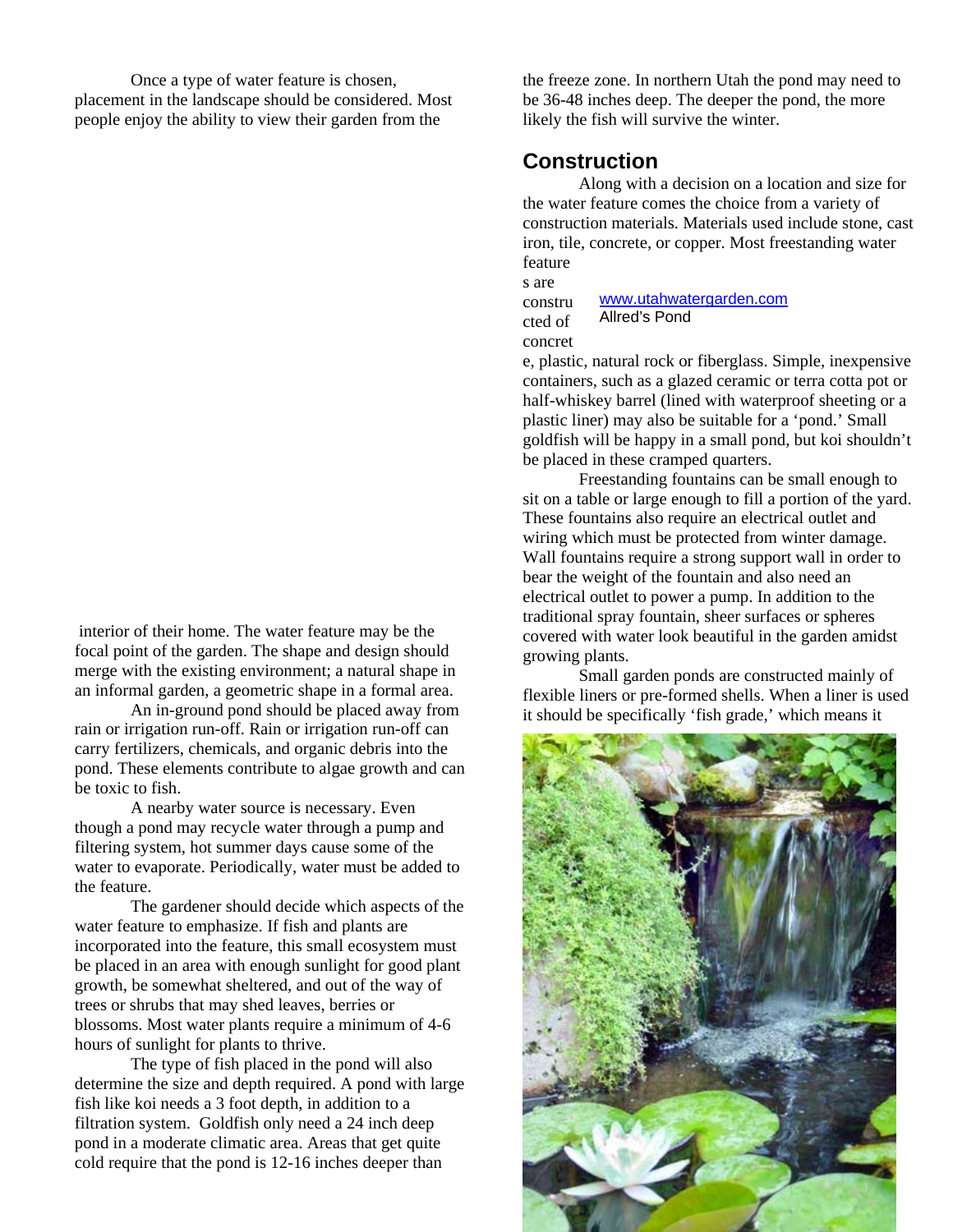won't give off chemicals harmful to life in the pond. Avoid swimming pool-grade PVC or roofing formulations of EPDM which are toxic to fish. The liner should be UV-stabilized to resist ultraviolet sun damage. Pond liners are available in several thicknesses; however, experienced gardeners feel that 45 mil liners are worth the extra cost. Preformed pond shells offer a choice of shapes made of plastic or fiberglass. These are easily installed and last forever. Concrete block or inverted flowerpots serve as plant 'shelves' in larger containers.

### **Plants in the Pond**

 Ponds in the wild flourish because they have developed their own sustainable ecosystems. In the garden, a mini-ecosystem must be established so that fish and plants can thrive. A balance of plants, creatures, and technology keep the pond essentially self-sustaining. It may take time to establish this balance. Seasonal or unforeseen changes may also disrupt the balance. If plants are the only component of the water feature, a water pump is unnecessary. If koi are introduced into the system, a pump is beneficial. Essentially, a pump circulates water through the pond system, passing it through a filter. The movement of water adds oxygen and helps keep it clean. Some water features that contain fish, such as gold fish, or snails may not require water circulation.

 Principles for gardening in soil are the same as those for gardening in water. In a typical landscape, a number of different size and shaped plants are used to create diversity in the design. Water gardens have similar design requirements. Tall bog or border plants, such as canna, sedge (*Carex*), taro (*Colocasia esculenta*), and cattail (*Typha*), grow with their roots submerged and foliage above the water. These plants provide the same effect as trees and shrubs in the

landscape. Their size and height add structure and provide a backdrop for flowering plants.

 Plants that prefer shallow water (about 6 inches) are placed on the shelves or margins of most ponds. Common marginal plants are calla lilies (*Zantedeschia aethiopica*), Japanese arrowhead (*Sagittaria japonica*), Nile grass (*Cyperus papyrus*), Siberian and Japanese iris (*Iris sibirica and I. ensata*), horsetails, (*Equisetum*), umbrella grass (*Cyperus alternifolius*), and water poppies (*Hydrocleys nymphoides*).

 Submerged or oxygenating plants, such as Canadian pondweed or anacharis (*Elodea* or *Eyeria*), parrot's feather or water milfoil (*Myriophyllum aquaticum*), pondweeds (*Potamogeton*) and eel grass (*Vallisneria americana*), live underwater where they supply oxygen and compete with algae for nutrients.

 Floating plants such as duckweed (*Lemna*), American lotus (*Nelumbo lutea*), water lettuce (*Pistia stratiotes*), water fern (*Salvinia rotundifolia*), and water hyacinth (*Eichhornia crassipes*) move freely on the water surface to provide algae-suppressing shade. They are not necessarily considered ornamental, but provide a necessary component of the water landscape. The ornamental water lily is also considered a floating plant, although roots are usually in a container. Some of these plants must never be introduced to streams or drainage ditches where they are considered invasive.

 A number of nurseries in Utah carry a great selection of water plants and employees have a wealth of knowledge about the hardiness for particular areas of the state. Most floating plants are considered annuals in the northern end of the state, but may easily overwinter in Southern Utah.

 The following table is an easy reference to pond plants:

| Tall plants                | Marginal plants                                                                             |
|----------------------------|---------------------------------------------------------------------------------------------|
| canna                      | calla lilies (Zantedeschia aethiopica)                                                      |
| sedge (Carex)              | Japanese arrowhead (Sagittaria japonica)                                                    |
| taro (Colocasia esculenta) | Nile grass (Cyperus papyrus)                                                                |
| cattail $(Typha)$          | Siberian and Japanese iris (Iris sibirica and I. ensata)<br>horsetails ( <i>Equisetum</i> ) |
|                            | umbrella grass (Cyperus alternifolius)                                                      |
|                            | water poppies (Hydrocleys nymphoides)                                                       |

\_\_\_\_\_\_\_\_\_\_\_\_\_\_\_\_\_\_\_\_\_\_\_\_\_\_\_\_\_\_\_\_\_\_\_\_\_\_\_\_\_\_\_\_\_\_\_\_\_\_\_\_\_\_\_\_\_\_\_\_\_\_\_\_\_\_\_\_\_\_\_\_\_\_\_\_\_\_\_\_\_\_\_\_\_\_\_\_\_\_\_\_\_\_

#### Oxygenating plants Floating plants

Canadian pondweed or anacharis (*Elodea* or *Eyeria*) duckweed (*Lemna*) parrot's feather/water milfoil (*Myriophyllum aquaticum*) American lotus *(Nelumbo lutea)* pondweeds (Potamogeton) water lettuce *(Pistia stratiotes)* eel grass *(Vallisneria Americana)* water fern *(Salvinia rotundifolia)*

water hyacinth *(Eichhorrnia crassipes)*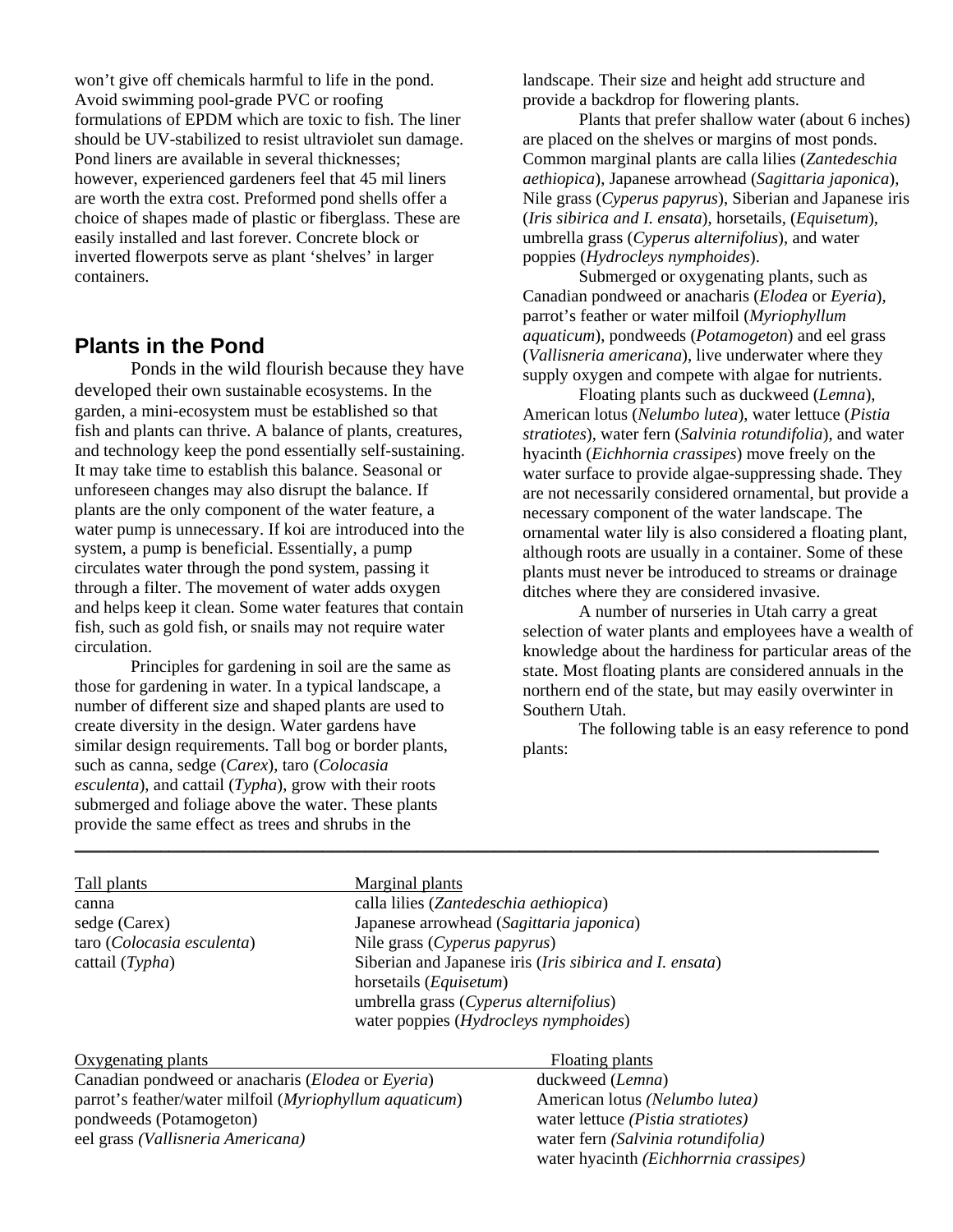## **Setting up the Pond**

Whenever fresh garden soil is turned and seeds planted, weeds immediately begin to grow. The same applies to water gardens. Initially, the pond should be filled with tap water and allowed to sit for several days in order for the chlorine to dissipate and the temperature to moderate. Plants may be introduced after this period of time.

At first, the water may become cloudy and turn green with suspended algae. A barley straw ball (must be barley straw) connected to the filter system may help with algae growth.

 Most water plants are grown in pots. Generally, dwarf water lilies and submerged plants need pots about 6 inches in diameter and 6 inches deep. Most bog plants, full-sized lilies, and dwarf lotuses need pots at least 12 inches across and 6 inches deep.

 When using plastic nursery pots or planting baskets made for water gardening, line the pot or basket with two layers of newspaper to keep the soil from filtering out. Water plants need heavy, humus-rich soil such as fertile garden soil or good commercial topsoil or a mix specifically for water plants. Never use potting soil that contains peat, perlite, or vermiculite. Once potted, cover the soil surface with ½ to 1 inch layer of rinsed pea gravel to hold the soil in the pot.

 Fertilize plants twice a year – during spring pond clean-up and again in the summer, no later than the first of August. Repot mature pot-bound plants in early spring, fertilizing at the same time. Trim all old blossoms and yellow leaves during the growing season. This promotes more blossom production and keeps the pond tidy.

 There are various formulas for stocking the pond with plants, fish, and other creatures. Generally, for every square yard of water surface, the following combination of fish and plants are suggested:

2 bunches of oxygenating or submerged plants

- 1 water lily or floating plant that covers 60-70% of the surface
- 1 or 2 bog or marginal plants for height (optional)

2 trap-door water snails to eat algae

 2 or 3 mosquito fish, goldfish, or guppies (each 2" long) to eat insects

## *Winter fermalifolia*  $\mathbf{W}$

water **hyacinth (***dieebhora***tions rerssipts**) rs,

depending on the construction of the pond and the inclination of the gardener. Some nurseries allow gardeners to trade large fish in at the end of the summer for smaller fish the following season. To protect fish during long cold spells, a pond depth of 36-48" is required, and a portion of the pond's surface must remain open to allow gases to escape and oxygen to return to the water.

 A heater designed for ponds is safe for use in concrete, lined, or even preformed ponds. They are preset to operate only when the water temperature approaches freezing. Heaters placed near the center of the pond reduce the chance of damaging the pond liner.

 An airstone operated by a standard aquarium air pump may be enough to keep a small opening in the ice in milder weather. Ideally, it should be placed halfway up from the deepest part of the pond and should be frequently monitored. Water pumps are also used to provide an opening in the ice. Coarse intake prefilters must be used so that pieces of ice or debris don't clog the intake area.

 A submersible pump works effectively when mounted over the deepest part of the pond, far enough from the surface that it doesn't freeze solid, and far enough from the bottom that it doesn't circulate the colder, lower layers of water. These devices need regular inspection for freezing and water content.

 Before winterizing the pond, clean the pond of organic debris, including leaves and other wastes that continue to decompose over the winter. Replace about 10% of the water with fresh water. If a waterfall was installed with the pond, check to make sure the pump is operating correctly before winter.

 In cold water, the fish naturally slow down and go into a hibernation-like state. The last few weeks of fall, fish eat in preparation for winter rest. When pond temperatures fall below 55°F the fish need easily digested foods, especially those made from wheat germ. Stop feeding fish when pond temperatures fall below 45°F, when they live off stored fat. Again in the spring, wheat germ provides an easily digested diet when water temperatures are between 45°F and 55°F. In summer months feed fish no more than what they can eat in 5-10 minutes several times a day.

 If wintering fish outdoors is not possible, they may be moved indoors. This should be accomplished before the pond temperature reaches 55°F, to minimize any shock the fish may experience. Aquariums, small wading pools, or any large non-toxic container that holds water is adequate for overwintering fish. The container